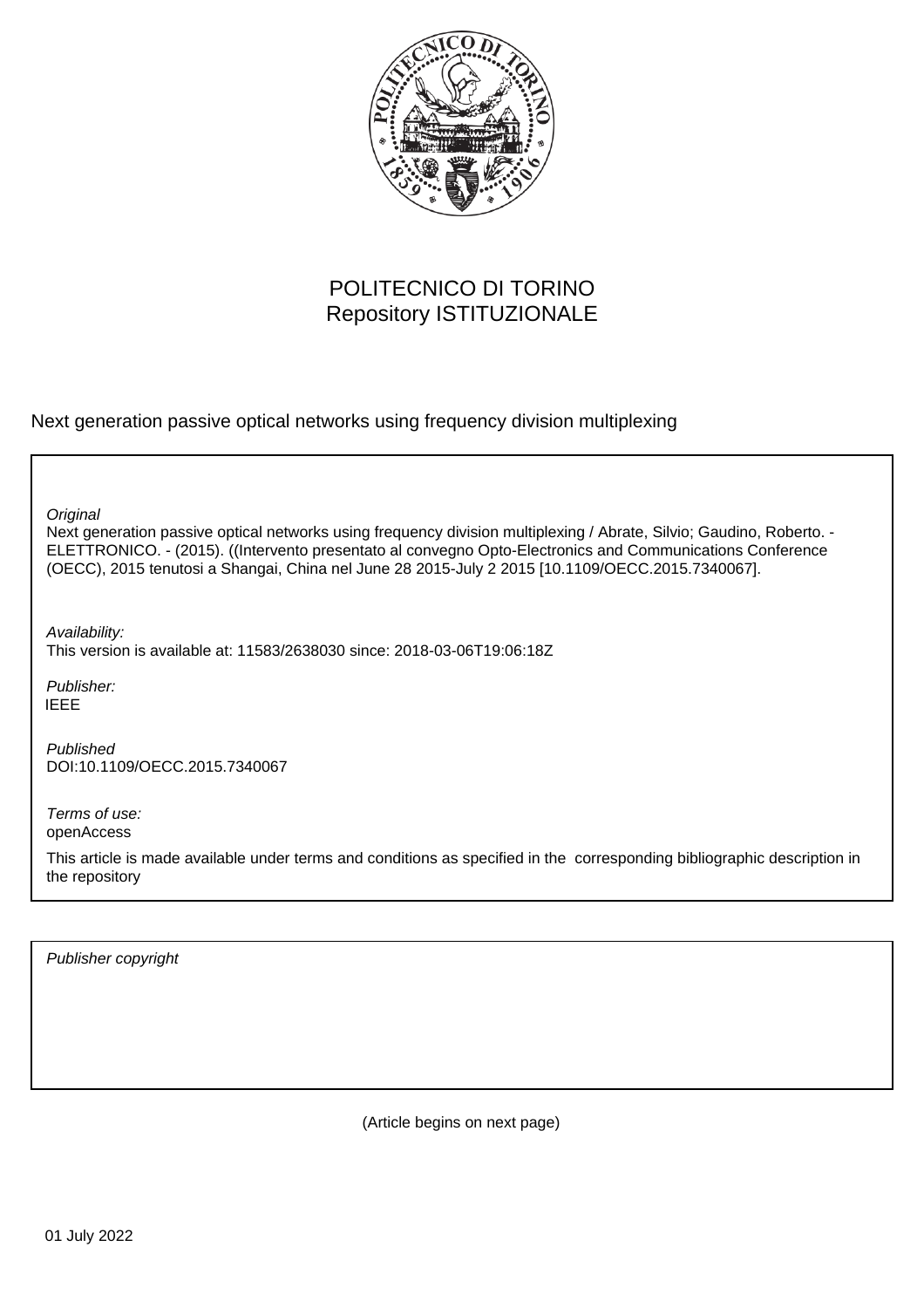# Next generation passive optical networks using frequency division multiplexing

Silvio Abrate Istituto Superiore Mario Boella Via P. C. Boggio, 31 10138 Torino, Italy abrate@ismb.it

*Abstract* **— We discuss the use of frequency division multiplexing in next-generation PON. We start by discussing pros and cons of FDMA compared to traditional TDMA approach, then present the latest results from the EU project FABULOUS.** 

*Keywords — Optical Access Networks, Passive Optical Networks, Multiplexing Technologies.* 

### I. INTRODUCTION

At the end of last year (December 2014) ITU-T finally released the physical layer specifications of the most advanced standard so-far for Passive Optical Networks (PON), under Recommendation G.989.2. Focusing on the so-called TWDM-PON part of the standard (Time and Wavelength multiplexed PON), ITU-T introduced the concept of using  $N_W$  wavelengths per direction, each transmitting a traditional On-Off Keying (OOK) modulation, for a resulting total capacity of  $N_W \cdot 10$ Gbps in the downstream (DS) and  $N_W$   $\cdot$  2.5 Gbps in the upstream (US). The number of used wavelength  $N_W$  should likely be 4 in the first commercial releases, justifying the G.989 title "40-Gigabit-capable passive optical networks (NG-PON2)" (Next Generation PON).

In our opinion, this new ITU-T standard sets a "benchmark" for any future research activities on PON, in the sense that any further research work should propose to outperform TWDM-PON in some clear direction. One of the upgrades foreseeable for a future "NG-PON3" is the increase of the bit rate per wavelength (in US and/or DS). Anyway, going above the current 10 Gbps per wavelength poses at least two issues:

- the traditional binary OOK modulation has shown to be extremely critical above 10 Gbps when the distances to be covered are up to 20-40 km of SMF fibers (as requested in ITU-T PON) for the joint effects of chromatic dispersion and polarization mode dispersion;
- apart from pure transmission aspects, a binary OOK approach above 10 Gbps requires extremely fast digital electronic receivers, which in turns are difficult to be implemented at the extremely low target price of Optical Network Unit (ONU, the optoelectronic frontend at the user side).

## Roberto Gaudino

Dipartimento di Elettronica e Telecomunicazioni Politecnico di Torino C. so Duca degli Abruzzi 29 10128 Torino, Italy

 For all these reasons, several recent research projects have proposed a new approach based on Frequency Division Multiple Access FDMA-PON as an interesting alternative to TDMA-PON: the interested reader can refer to the vast available literature for recent projects like the EU projects ACCORDANCE [1], O-TONES [2], FABULOUS [3], or in the NEC works on OFDM-PON [4]. All these projects share most of the following ideas/technologies/advantages:

- the traffic coming from several users is multiplexed over each wavelength using an electrical FDM (or OFDM) in which each user is allocated a portion of the available electrical spectrum, through electrical subcarrier multiplexing;
- over each subcarrier, some high order modulation format such as M-QAM is used, in order to obtain bit rate per wavelength higher than 10 Gbps thanks to the higher spectral efficiency of M-QAM compared to binary OOK. This is one of the key advantages of the proposed FDM-PON solutions, even though it requires advanced digital signal processing (DSP) to implement it;
- at the user side, each ONU should detect only its portion of the electrical spectrum. Thus, thanks to the use of electrical sub-band processing (such as those proposed in [2], [3]), the DSP required at the ONU side can run at relatively low sample rate. On the contrary, the more traditional TDMA approach requires the ONU to run at the aggregate rate. This is another key advantage of FDMA compared to TDMA;.
- more in general, some recent studies [5] have shown that an FDMA approach can give a great flexibility in satisfying very different data rate requirements, as it is typical for access networks, and different Optical Distribution Networks (ODN) characteristics (such as very sparse ODN loss values).

 In the following Sections, we present the most recent result for the EU project FABULOUS [3], an example of a FDMA-PON architecture targeting 32 Gbps per wavelength per direction. In particular, we describe in Sect II the proposed architecture, while in the following Sect. III we present the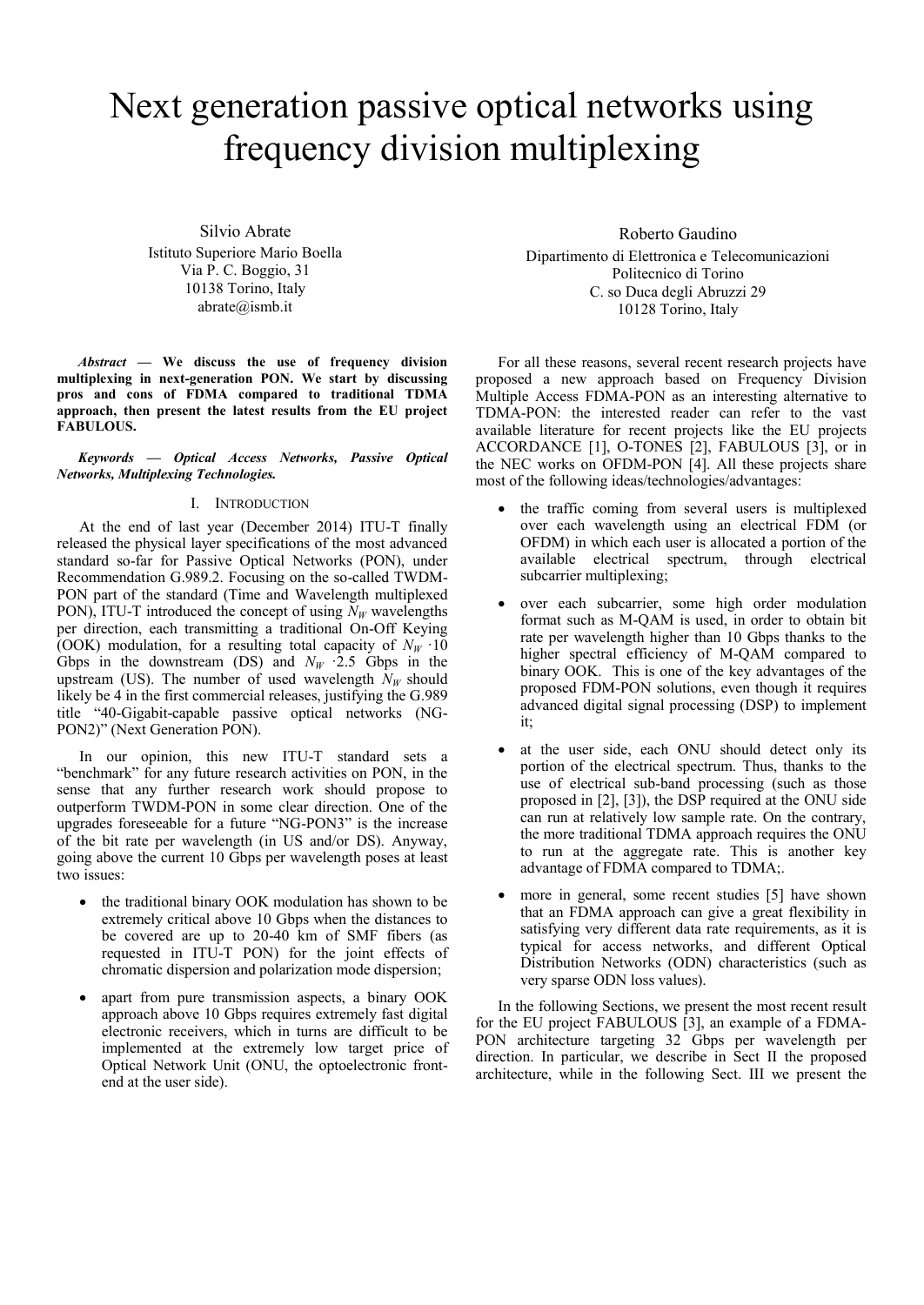system performance through a set of experimental results. Sect. IV then draws some final comments.

#### II. FABULOUS GENERAL ARCHITECTURE

The FABULOUS EU project proposes an FDM/FDMA PON architecture based on the following concepts:

1) two multiplexing levels are envisioned: WDM at the optical level and FDM/FDMA on each wavelength using electrical subcarrier multiplexing, were we can use different modulation format, depending on the requested performances;

2) in order to avoid any problem related to uncontrolled upstream wavelengths in the network when a ONU switches on, which is one of the current issues still to be solved in TWDM-PON, the architecture uses a reflective PON approach. To achieve power budgets compatible with ITU-T G987.2, coherent detection at the OLT is envisioned;

3) in order to target a low-cost solution for massive deployment, the ONU should be conceived in a manner to allow a high level of integration on a Photonic Integrated Circuit (PIC).

As aspects 1) and 2) are straightforward, the real innovating factor of FABULOUS resides in the ONU, especially for its behavior in the US direction, that is conceived to be realized on a silicon-photonics platform, flip-chipping on top the electrical driver and InP-over-silicon SOAs. The schematic of the US part of the ONU is depicted in figure 1, and in the following we will refer only to the US direction of the FABULOUS architecture, since it constitutes the real innovation brought by the project.



Fig. 1. Schematic of the US part of the ONU.

The two input polarizations of the seed CW signal, coming from the OLT, are split by the Polarizing Beam Splitter (PBS) and travel within the rest of the ONU in opposite directions, being amplified, filtered by a tunable filter for WDM operation, and then modulated by the interferometer. The two branches of the interferometer need to be independently driven by the same modulating signal. Under these conditions, when combined again after the PBS, the upstream signal is rotated by 90° with respect to its seed signal, and this polarization orthogonality is maintained in every point of the network, allowing simplified coherent detection at the OLT. Such ONU structure is ideal for being realized in silicon photonics, due to the fact that this technology is intrinsically single-polarization only. However, since the realization of a prototype ONU PIC is foreseen at the

end of the project only, we had for the moment to demonstrate the architecture using discrete optoelectronic components, performing careful polarization management and obtaining a custom-made  $LiNbO<sub>3</sub> MZ$  Modulator due to the need to access both electrodes.

Since our target is to deliver 1 Gbps to 32 users on each used wavelength, we performed a simulation campaign and optimized a set of physical layer parameters:

- multilevel modulation formats. After a detailed study, we selected 16-QAM with raised-cosine spectral shaping with roll-off factor of 0.1, that turned out to be the best compromise among performances, complexity and bandwidth requirements. In particular, the resulting baud rate below 300 Mbaud allows the DSP, and particularly the required Digital-to-Analog (DAC) and Analog-to-Digital (ADC) converters, to run at a speed of the order of 600 MSample/s, compatible with the today commercial Field Programmable Gate Array (FPGA) platforms and lower-cost CMOS DAC and ADC;
- optimized band plan for the electrical subcarrier in terms of both frequency spacing and absolute positioning of the FDMA electrical comb;
- optimized modulation index (defined as the ratio between the modulated electrical peak voltage and the modulator *Vπ*) over each R-MZM dual electrode;
- optimized SOA biasing point depending on the ODN loss.

We also considered the opportunity to use a recent Forward Error Correction (FEC) encoding/decoding mechanism, able to correct the incoming Bit Error Rates (BER) of  $10^{-2}$  and requesting approximately a bit rate overhead of 20% ([6]): this yielded a bandwidth per subcarrier *BRF=330 MHz* (including the raised cosine); for 32 users, the total requested electrical bandwidth, considering a channel spacing equal to *BRF*, is around 11 GHz, achievable both with the discrete MZM used in our experiments, but also in the soon to be released prototype in Silicon Photonics.

For what concerns the DSP to be realized at the OLT, implemented in Matlab™ for post-processing but taking into account the limitations (such as finite number of bits for AD and DA conversions, limited computational resources, etc.) of a practical implementation over FPGA, it consists of:

- a feed-forward adaptive equalizer, with 31 complex taps updated by Constant Modulus Algorithm (CMA);
- a Carrier Phase Estimation (CPE) using a Viterbi-Viterbi algorithm.

#### III. EXPERIMENTAL RESULTS

The experimental activity has been carried out with one only optical wavelength, but can be extended without loss of generality to a multi-wavelength case adopting for example the same wavelength allocation plan of NG-PON2 due to the presence of the tunable WDM filter in the ONU. Five active